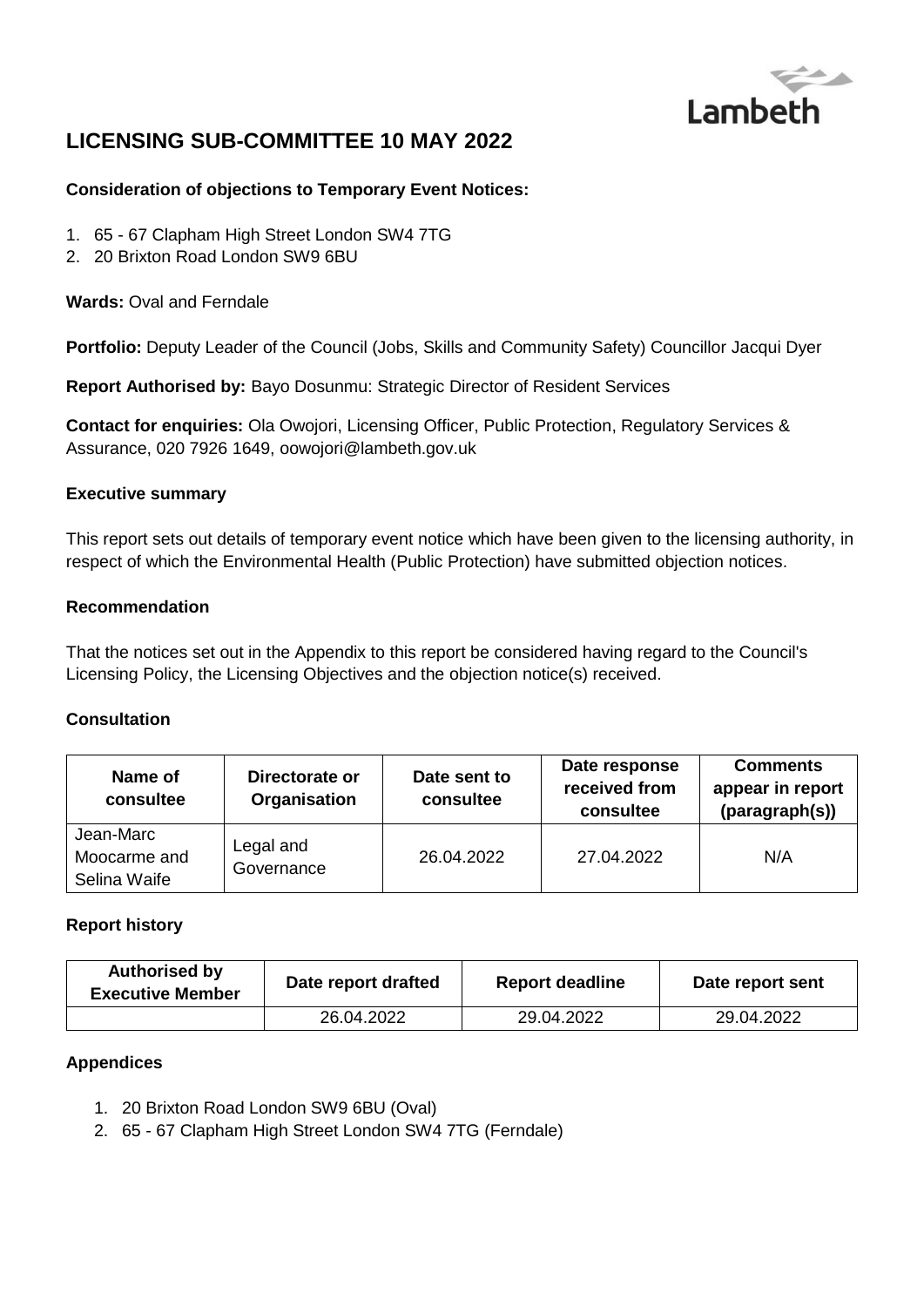# **1. CONTEXT**

- 1.1 Authorisation from the Council is required for the sale or supply of alcohol, the provision of regulated entertainment and the provision of late night refreshment.
- 1.2 While most large-scale or permanent businesses will hold Premises Licences to authorise their activities, the Act also provides a light-touch mechanism for smaller, infrequent events, known as Temporary Event Notices.
- 1.3 An individual (known as the "premises user") may give notice of a proposal to use premises for a temporary event, engaging in one or more licensable activities for a period of no more than 168 consecutive hours. The Licensing Sub-Committee is required to consider any objection notice received, and must give the premises user a counter-notice under section 105 of the Licensing Act 2003 if it considers it appropriate for the promotion of a licensing objective to do so. The temporary event may not proceed if a counter-notice has been issued.

# **2. PROPOSALS AND REASONS**

- 2.1 The Licensing Sub-Committee has responsibility for exercising many of the Council's powers in respect of the Licensing Act 2003. Consideration by the Committee of the notice appended to this report is required because the notice have attracted an objection from the Police and the Council's Community Safety Team.
- 2.2 Details of the notice are set out in the Appendix to this report. The statutory consultation requirement set out in paragraph 3 below has been complied with by the premises user(s), and has resulted in the Noise Team and/or the Police giving an objection notice to the licensing authority.
- 2.3 The premises user, the Police and the Community Safety Team have been invited to attend the hearing.
- 2.4 The fee for giving a temporary event notice is prescribed within the Licensing Act 2003.

# **3. CONSULTATION REQUIREMENTS**

- 3.1 The premises user is required to give a copy of any temporary event notice to the Police and the Council's Environmental Health (Public Protection Team) no later than 10 working days before the first day of the proposed event. If either body is satisfied that allowing the premises to be used in accordance with the notice would undermine any of the licensing objectives, they must give an objection notice to the licensing authority and to the premises user within three working days of receiving the copy of the notice. It is also possible to give a late TEN with between 5 and 10 working days' notice, however if an objection notice is given the event cannot proceed.
- 3.2 An applicants' failure to comply with the above consultation requirements would invalidate the notice. All notices set out in the appendix of this report have complied with the consultation requirements.
- 3.3 The Act does not make provision for further consultation with any other responsible authorities nor interested parties, and there is no requirement for the premises user to publicise their notice.

### **4. FINANCE**

4.1 There are no direct financial implications arising from this report.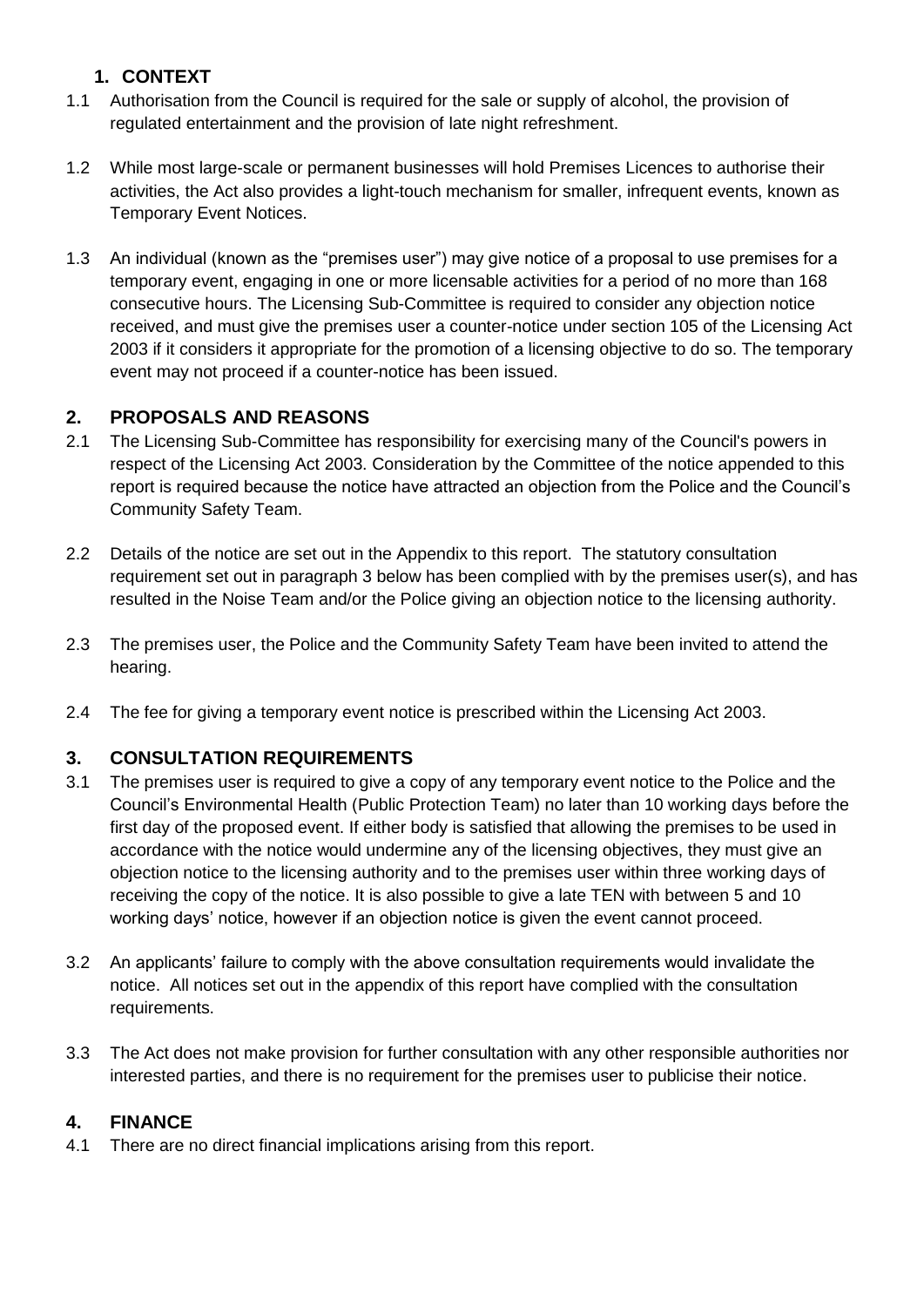# **5. LEGAL AND DEMOCRACY**

- 5.1 The authorisation of premises for the supply of alcohol, regulated entertainment and late night refreshment fall within the provisions of the Licensing Act 2003.
- 5.2 When carrying out its licensing functions, the Sub-Committee shall act with regard to the Council's Licensing Policy, Statutory Guidance, and with a view to promoting the Licensing Objectives. The objectives are:
	- a. the prevention of crime and disorder;
	- b. public safety;
	- c. the prevention of public nuisance; and,
	- d. the protection of children from harm.
- 5.3 The Sub-Committee must ensure that all licensing decisions have:
	- a. a direct relationship to the promotion of one or more of the four licensing objectives;
	- b. regard to the statement of licensing policy;
	- c. regard to the Secretary of State's Guidance; and,
	- d. there must not be a 'blanket policy' to the extent that it is applied so rigidly that an exercise of discretion in each individual case is precluded.
	- 5.4. Applications must be considered with regard to the principles of fair process and the Human Rights Act.
	- 5.5. The purpose of Lambeth's Statement of Licensing Policy is to make clear to applicants and relevant representatives the considerations that will be taken into account when determining applications. It is also intended to guide the Licensing Committee when considering licensing applications; however the Licensing Committee must consider each application on its own merit and only allow exceptions to its own policy where the circumstances of the application justify it.
	- 5.6. Subject to both the Council's Statement of Licensing Policy and Statutory Guidance having been properly considered, a Sub Committee may depart from them if there are good reasons for doing so. Full reasons must be given and Sub-Committees should be aware that such departures could give rise to an appeal or judicial review.
	- 5.7. Section 105(2)(b) of the Act requires that the licensing authority must, having regard to the objection notice, give the premises user a counter notice under this section if it considers it, "appropriate for the promotion of a licensing objective to do so." The temporary event may not proceed if a counter-notice has been given.
	- 5.8. Section 106A(2) of the Act provides that the licensing authority may impose one or more conditions on the standard TEN if:
		- a. it considers it appropriate for the promotion of the licensing objectives to do so;
		- b. the conditions are also imposed on a premises licence or club premises certificate that has effect in respect of or in any part of the same premises as the TEN; or,
		- c. the conditions would not be inconsistent with the carrying out of licensable activities under the TEN.